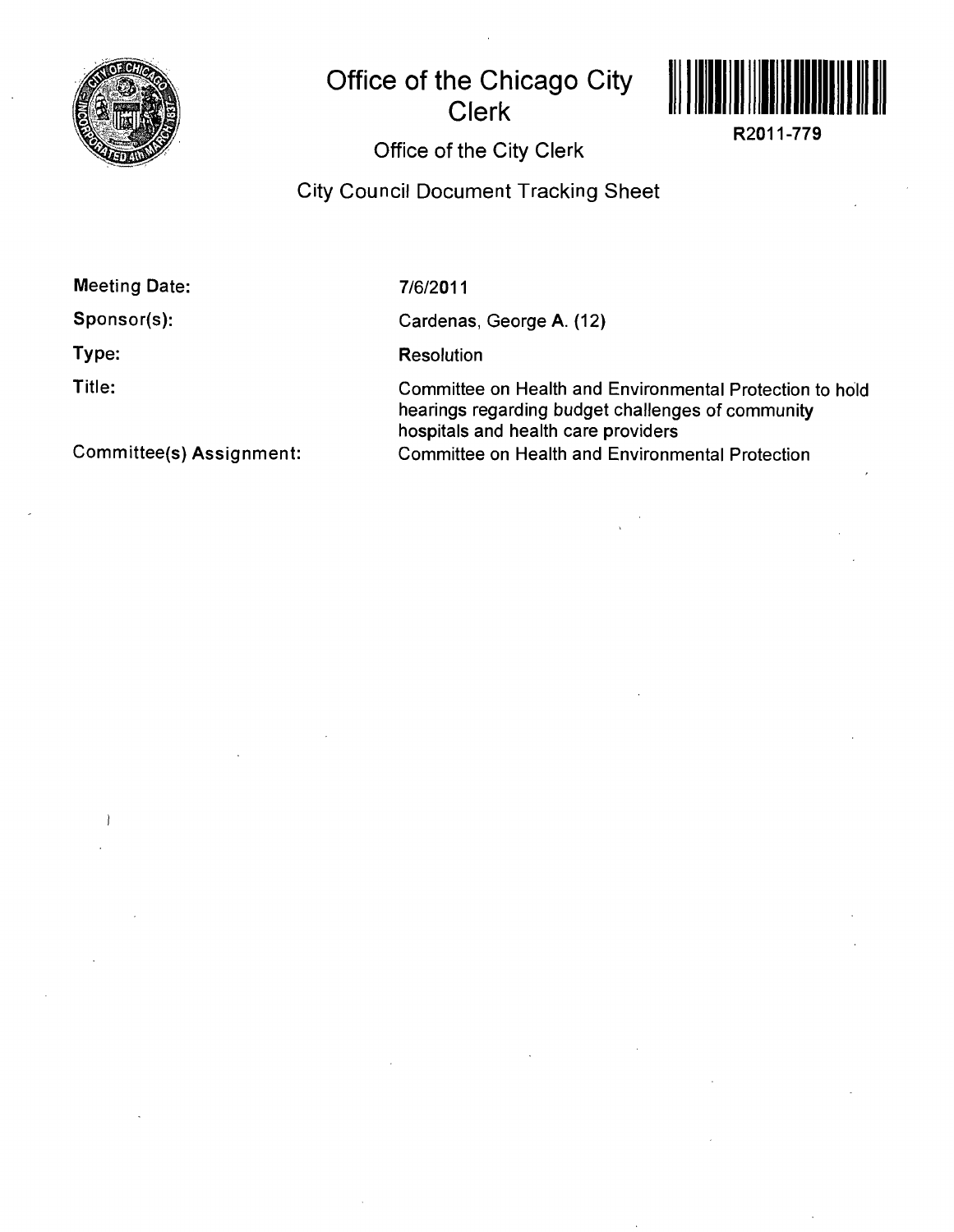## RESOLUTION

WHEREAS, the Illinois Hospital Association has declared the most pressing healthcare issues that will affect the accessibility and affordability of healthcare in Chicago; and,

WHEREAS, to protect the Hospital Assessment (Provider Tax) program the Illinois hospitals have been strong partners with the state in financing the Medicaid program. Illinois hospitals pay an annual assessment (or tax) of \$900 million, which the state uses to draw down \$900 million in federal Medicaid matching funds; and,

WHEREAS, through this program the state will have received \$9 billion in federal funds since 2004; and,

WHEREAS, some have proposed eliminating or restricting provider tax programs as part of federal budget reductions. This would have a serious adverse impact on health care providers and the patients and communities they serve; and,

WHEREAS, to preserve Disproportionate Share Hospital (DSH) payments of hospitals that serve Medicare, Medicaid and uninsured patients receive additional reimbursement under the Medicare and Medicaid programs; and,

WHEREAS, the Accountable Act calls for cuts in these important DSH payments, as well as other Medicare and Medicaid payments for Illinois Hospitals that will total more than \$8 billion over 10 years.

WHEREAS, the reimbursement system must recognize and preserve the essential role that safety net hospitals play in their communities; now therefore,

BE IT RESOLVED, there must be a reasonable transition to any new system to support hospitals as they work to improve the quality and cost effectiveness of the health care system these cuts should be reduced; and,

BE IT FURTHER RESOLVED, that the Committee on Health and Environmental Protection is directed to invite health care providers and community hospitals that serve the residents of the City of Chicago to provide testimony regarding the budget challenges that hospitals are facing.

George A. Cardenas Alderman,